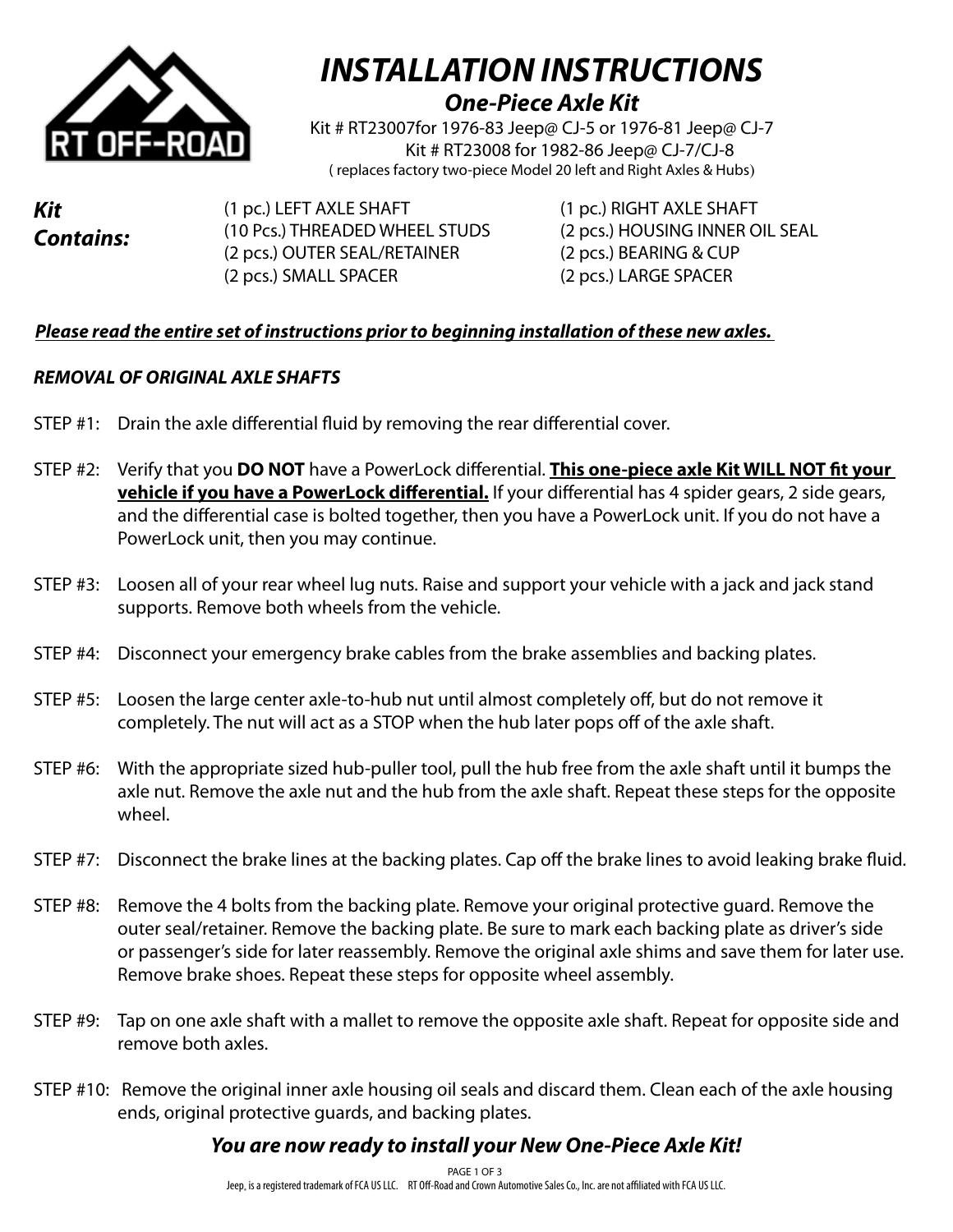### *INSTALLING NEW AXLES:*

#### *PASSENGER'S SIDE AXLE SHAFT EXAMPLE DIAGRAM*



- STEP #11: Install the supplied threaded wheel studs in each of your new axle shaft flanges. (It is recommended that you use a liquid thread locker on each of the wheel studs.) Torque each of the wheel studs to approximately 70 ft./lbs.
- STEP #12: Using an oil seal installation tool, install each of your new INNER OIL SEALS in each axle housing end. Seat each of the oil seals against the housing shoulders. Apply a sparing amount of oil or grease to each of the seal surfaces.
- STEP #13: Install the large bearing spacers into each axle housing end. Be sure that each spacer is fully seated into the axle housings. Test fit each bearing into the axle housing ends, without the axle Shafts installed. Be sure the inner bearing race is facing towards the center of the differential. Be sure the bearing is resting against the bearing spacer. Each bearing should protrude 0.020" to 0.060" beyond the housing ends. (If the bearing protrudes MORE than 0.060" from the housing, then remove the bearing spacer and evenly grind the spacer just enough to achieve the required measurement.) Remove the bearings from the housing to continue axle installation.
- STEP #14: Reinstall the original protective guards onto the two new axle shafts. Apply a small amount of oil onto the outer axle seals/retainers and slide the seals onto the two new axle shafts.
- STEP #15: Slide each of the corresponding backing plates onto your new axle shafts. Be sure the brake shoe sides of the backing plates face the axle flanges.